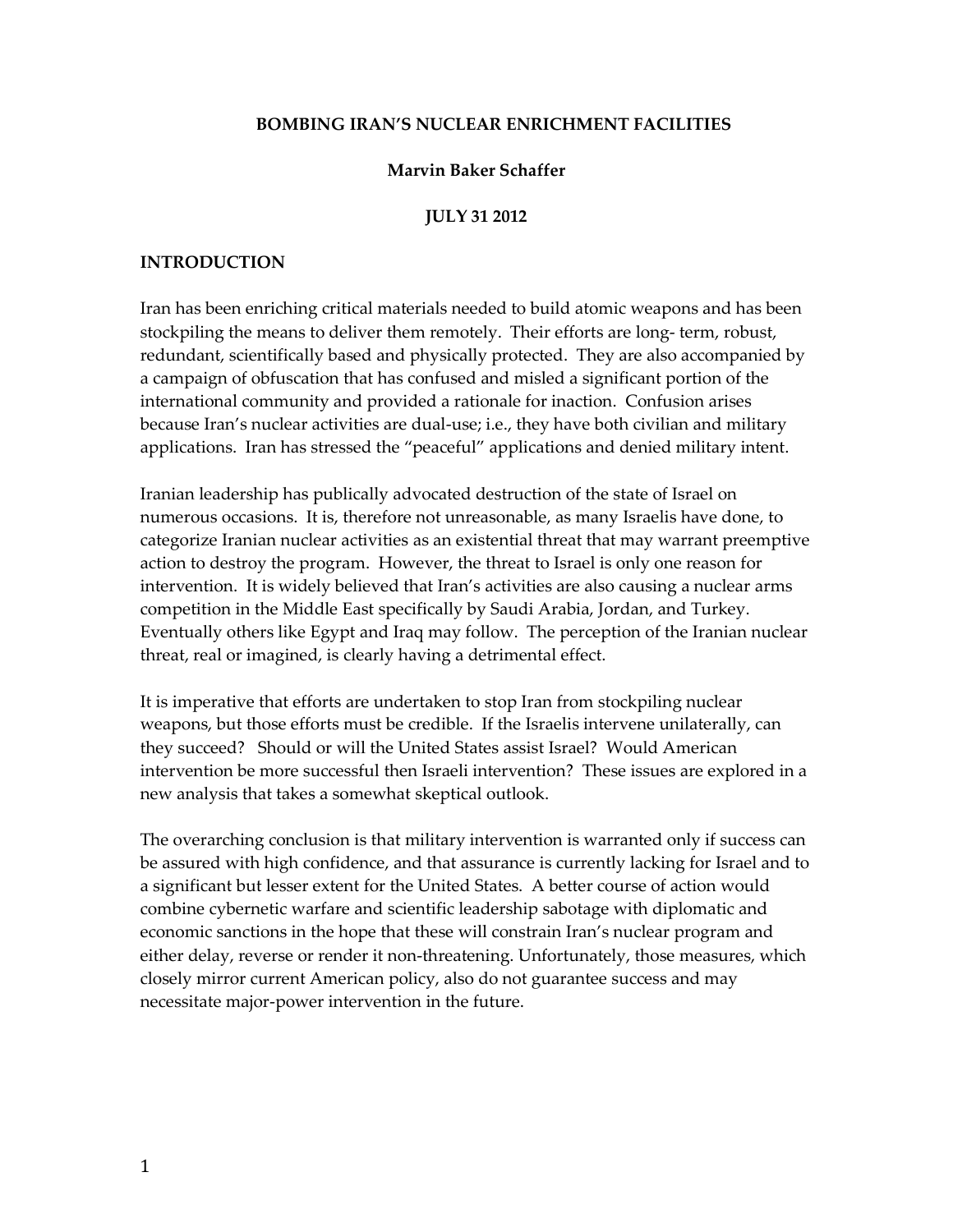## **IRANIAN NUCLEAR THREAT**

Iranian nuclear facilities of most concern are the uranium enrichment plants at Natanz and at Fordow near the city of Qom. Of additional interest is the heavy water separation unit at Arak and the nearby 40MW research reactor. If an attack is launched, these three complexes are the likely focus. Locations of major Iranian nuclear facilities are displayed in Figure 1. <sup>1</sup>



- **Arak – Heavy Water Plant and 40MW Research Reactor**
- **Qom/Fordow – 20% U-235 Enrichment**
- **Bushehr – VVER Pressurized Water Reactor**
- **Isfahan – Yellow Cake and Zirconium**
- **Tehran – 5MW Research Reactor**
- **Gachin and Saghand – Uranium Mines**
- **Parchin – Suspected Weapons Test Site**

# **Figure 1 – Iranian Nuclear Facilities**

Source: Author Adaptation

According to the International Atomic Energy Agency, there are about 9,000 centrifuges installed at Natanz. As of February 2012, most of these were operating and producing low-enriched 3.5% uranium-235. However, a fraction of the centrifuges are producing 20% uranium-235, and over a 5-year period several hundred pounds have been accumulated. 20% uranium is rationalized by Iran as replacement fuel for the 5MW

<sup>1</sup> Iran currently is operating nuclear reactors at Bushehr and in Tehran. Bombing operating reactors with penetrating explosive munitions is a bad idea because that might spread radioactive fallout and possibly trigger a Chernobyl-scale disaster.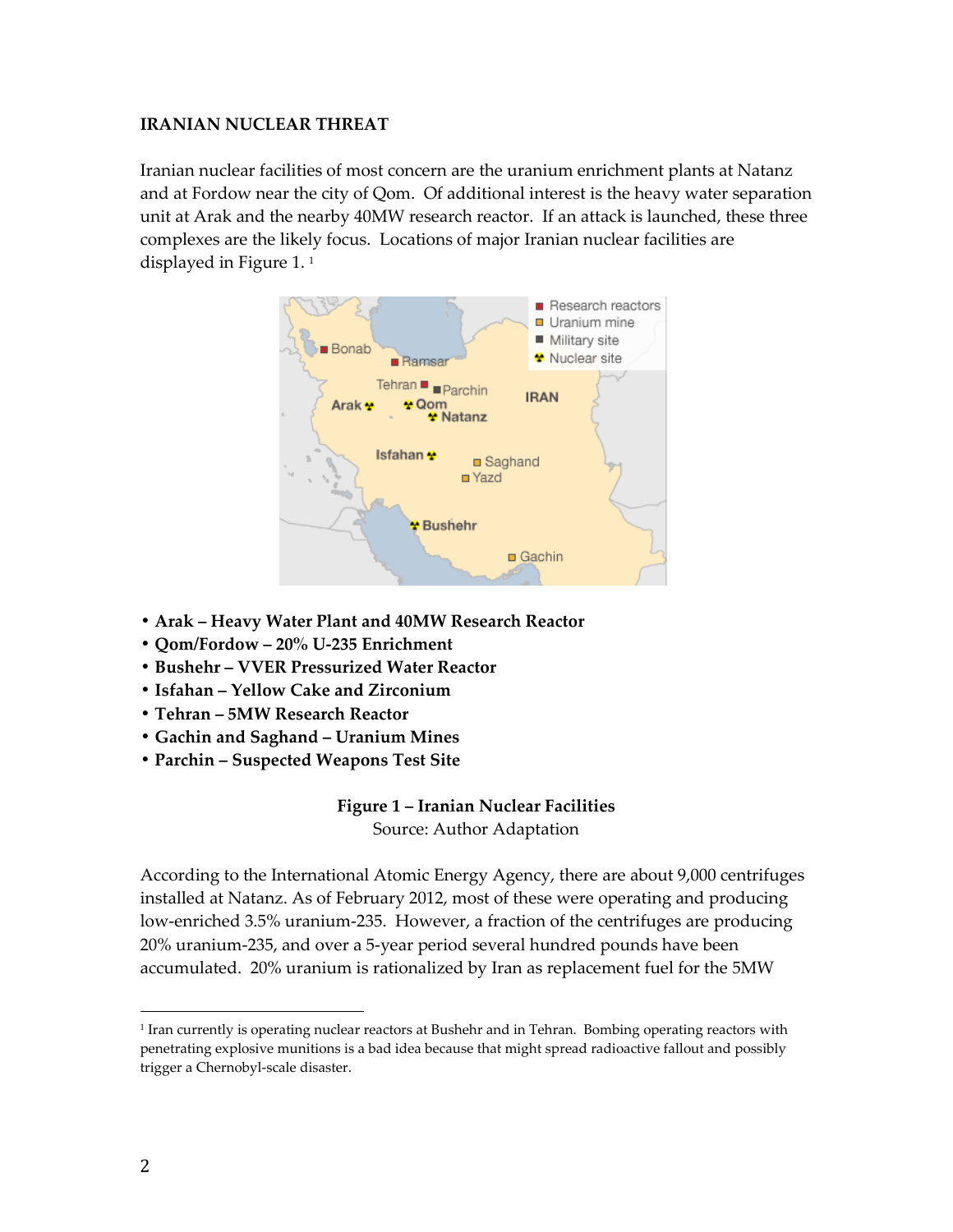Tehran research reactor. However, the Tehran research reactor requires only 38 pounds per year. Ominously, the Iranians have not only exceeded that amount but are increasing their rate of production. It is noted with trepidation that the 20% level is only a short stepping-stone from weapons grade 90% uranium-235. 2

The enrichment facility at Fordow (near Qom) is believed to be smaller, but when fully operational will also produce 20%-enriched uranium-235 and at triple the Natanz rate. The Fordow facility is nominally intended to provide fuel for the new research reactor being built at Arak, the 40MW heavy water reactor. Iran has been operating a heavy water separation plant at that site to support the 40MW reactor since 2006. The Arak reactor will presumably replace the much smaller Tehran research reactor that produces radioactive isotopes.

The Natanz and the Fordow sites are both heavily protected structurally and with antiaircraft weapons. The operating centrifuges at Natanz are housed in two halls, each more than four football fields in area. These structures have a five to ten foot roof of reinforced concrete<sup>3</sup> and are also covered with roughly thirty feet of earth. However, although the dimensions and locations of the buildings at Natanz are known with some confidence as the result of commercial and military satellite observation, they are only about 25% occupied. With all that vacant space, the precise aim points for attacking centrifuge cascades are unavailable and the attack process would be necessarily inefficient.

The Fordow facility in contrast is built into the side of a mountain. Only the nominal entrance points and the number of centrifuge pads that have been delivered to the site are known with any confidence. Direct attack of Fordow with explosive weapons is problematic not only because precise aim points are unavailable but also because adequate depth penetration for the attacking munitions is improbable and undemonstrated at best.

Note that the targeting situation at Arak is totally different. Aerial attack there is much more feasible. The heavy water distillation unit is visually distinctive and aboveground. It is highly vulnerable to attack with aerial bombs. The 40MW research reactor is definitely targetable as well although the wisdom of doing so may be questionable if it has already been loaded with fuel. It is also expected that Arak will be heavily defended with anti-aircraft weapons.

<sup>&</sup>lt;sup>2</sup> Greg Jones has calculated that the 90% enrichment level can be reached with only one additional stage from 20%, albeit at a reduced rate. (Greg Jones, *Facing the Reality of Iran as a De Facto Nuclear State,* Nonproliferation Policy Education Center, Arlington, VA, May 26, 2012.

<sup>&</sup>lt;sup>3</sup> The compressive strength of this concrete is unknown. Although laboratory samples with concrete strengths of 50,000 psi have been demonstrated, it is unlikely the Natanz concrete exceeds 25,000 psi.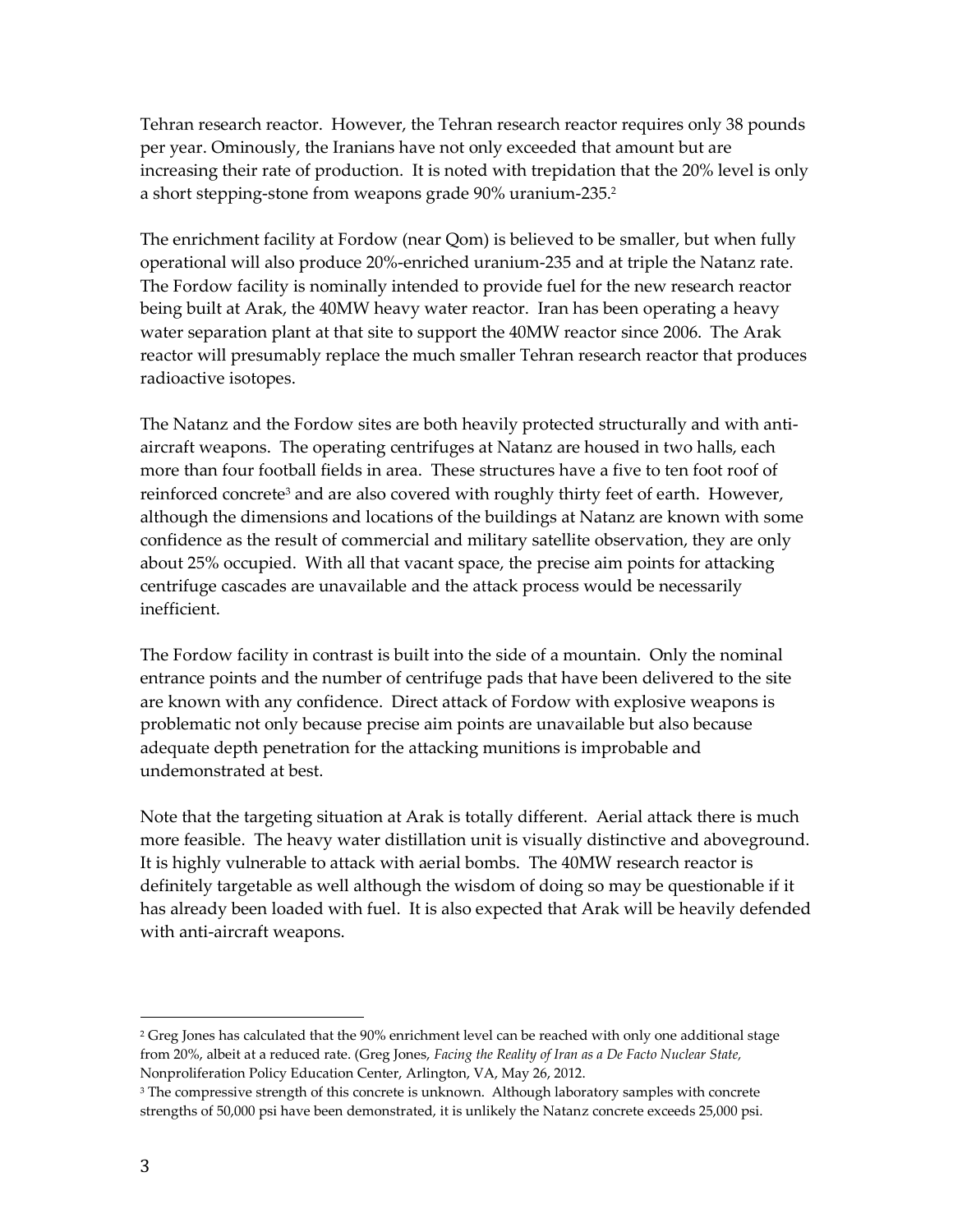#### **THE DUAL-USE IRANIAN RUSE**

Iran has consistently chosen dual-use rationale to justify nuclear activities that have ominous military potential. At Natanz, for example and as noted earlier, Iran has enriched and accumulated hundreds of pounds of 20% uranium-235 that it asserts is for the Tehran research reactor. This constitutes a 10-year supply. The Fordow facility moreover is also slated to enrich uranium-235 to the 20% level and at a greatly increased rate. A more plausible explanation for both the Natanz and Fordow highly enriched materials is that they are starting points for 90% uranium-235 that is at the weapons grade level.

At Arak, the separation and accumulation of heavy water as the coolant and enhanced moderator for the 40MW reactor is also suspect. If Iran requires heavy water for its new reactor, it can buy it on the world market at a small fraction of the cost of a stand-alone heavy water separation plant.

Moreover, the purpose of the 40MW reactor itself can be questioned. Iran has asserted that it will replace the 5MW Tehran reactor that produces radioactive isotopes for medicinal purposes. A 40MW reactor that uses expensive heavy water to replace a 5MW radioactive isotope reactor is clearly overkill. A much more likely explanation is that it will be used to accumulate plutonium, with the intent of eventually building atomic weapons. It is observed that plutonium would be more efficiently produced in a fast breeder reactor most of which employ a moderator/coolant like liquid sodium that does not slow neutrons extensively. Heavy water does slow neutrons but that does not stop the transmutation of the uranium-238 isotope to plutonium completely. Heavy water reactors are therefore dual-use. They make ideal research reactors but can also be used for plutonium production.<sup>4</sup>

Iranian officials have recently extended the dual-use rationale in a totally new direction. They now maintain they are developing nuclear-powered submarines that employ highly enriched uranium (>90%) as fuel.<sup>5</sup> Enriched uranium of that (weapons grade) purity is currently used for ship fuel only in military vessels so the "peaceful" part of the argument has been abandoned completely. Since it is widely believed that nuclear submarine technology is considerably beyond Iran's current capability, uranium-235 enrichment at the 90% level could justifiably be condemned as a hoax.

The dual-use ruse is summarized in Table 1.

<sup>4</sup> Heavy water reactors permit the use of both natural uranium and depleted uranium as fuel. The inappropriate coupling of 3.5% uranium-235 and especially 20% uranium-235 to heavy water is obvious.

<sup>5</sup> Jay Solomon; *Iran Says it Plans Nuclear Submarines;* Wall Street Journal, p. A10, June 13, 2012.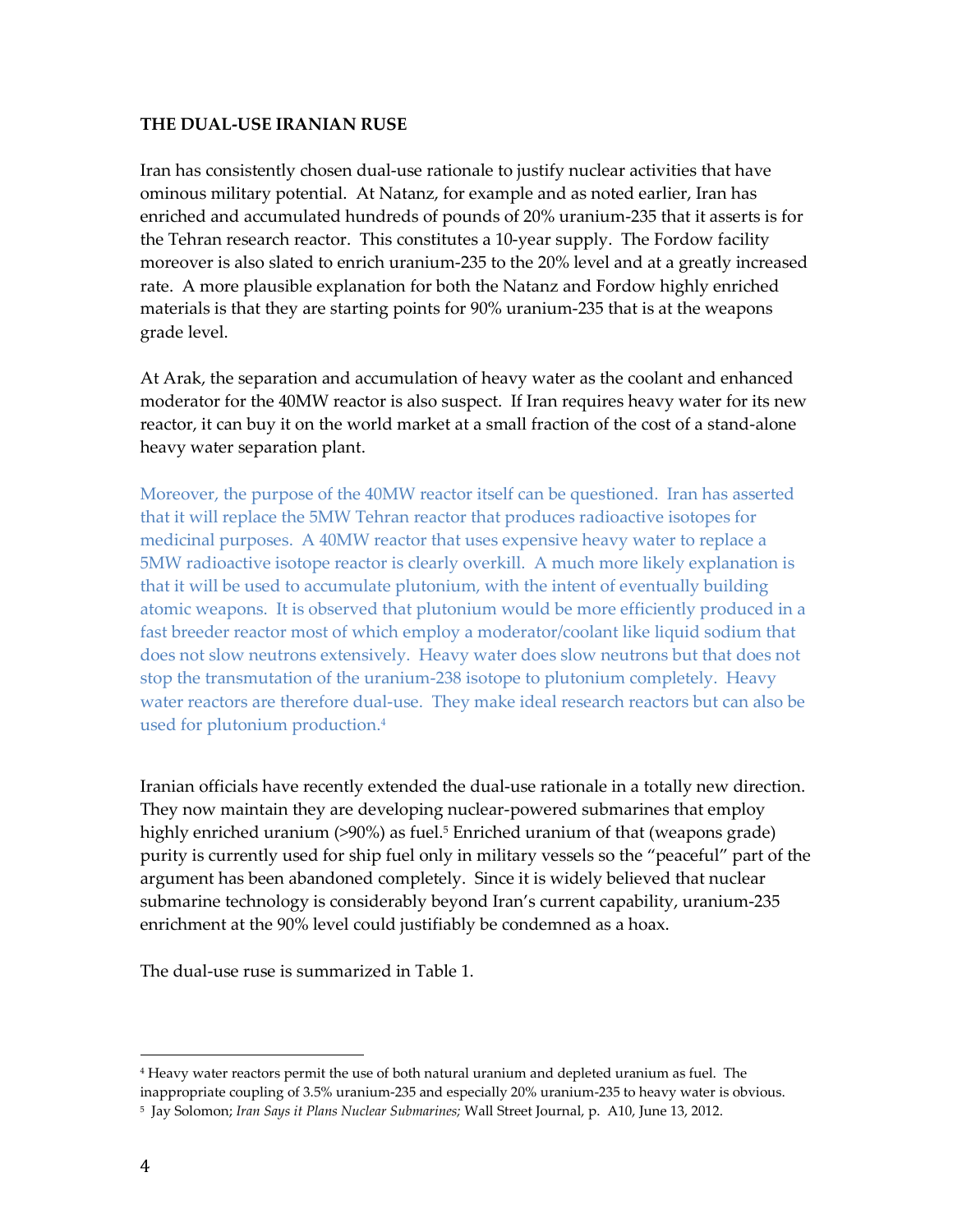## **Table 1 – Dual Use Ruse** Source: Author

| Location        | Activity                      | <b>Conflicting Purposes</b>  |
|-----------------|-------------------------------|------------------------------|
| Natanz          | 3.5% Enrichment               | Research Reactor Fuel        |
|                 | 20 % Enrichment               | Weapons Grade Uranium        |
| Fordow          | 20 % Enrichment               | Research Reactor Fuel        |
|                 |                               | Weapons Grade Uranium        |
| Arak            | 40 MW Reactor                 | Radioactive Isotopes         |
|                 | <b>Heavy Water Production</b> | <b>Plutonium Production</b>  |
| Natanz & Fordow | >90% Enrichment               | <b>Nuclear Submarines</b>    |
|                 |                               | <b>Weapons Grade Uranium</b> |

# **CAN THE ISRAELIS DO THE JOB**

Israeli aircraft cannot fly directly from their bases to Iran without overflying other sovereign countries including some combination of Jordan, Syria, Iraq, Saudi Arabia, Turkey, and possibly Lebanon as displayed in Figure 2. The straight-line distances are substantial; the arrows in Figure 2 illustratively scale to 1000 nautical miles. The need to skirt air defenses reduces the attack coverage considerably.

It is probable that aerial refueling will be required for multiple bombing passes and a round-trip. However, although over-flight and aerial refueling are both hindrances, they are not "show stoppers". Israel might opt to negotiate *sub-rosa* over-flight permissions or simply ignore such infractions since world reaction would be hostile in any case. Although, Israeli refueling capabilities may in fact be marginally adequate, they would come at the expense of an extended campaign requiring many repeat tanker sorties.<sup>6</sup>

<sup>6</sup> According to several Global Security websites, non-refueled combat ranges for F15I and F16I Israeli aircraft are 1250 nautical miles. Israel would undoubtedly seek refueling help from the United States but in the current climate that would likely be declined.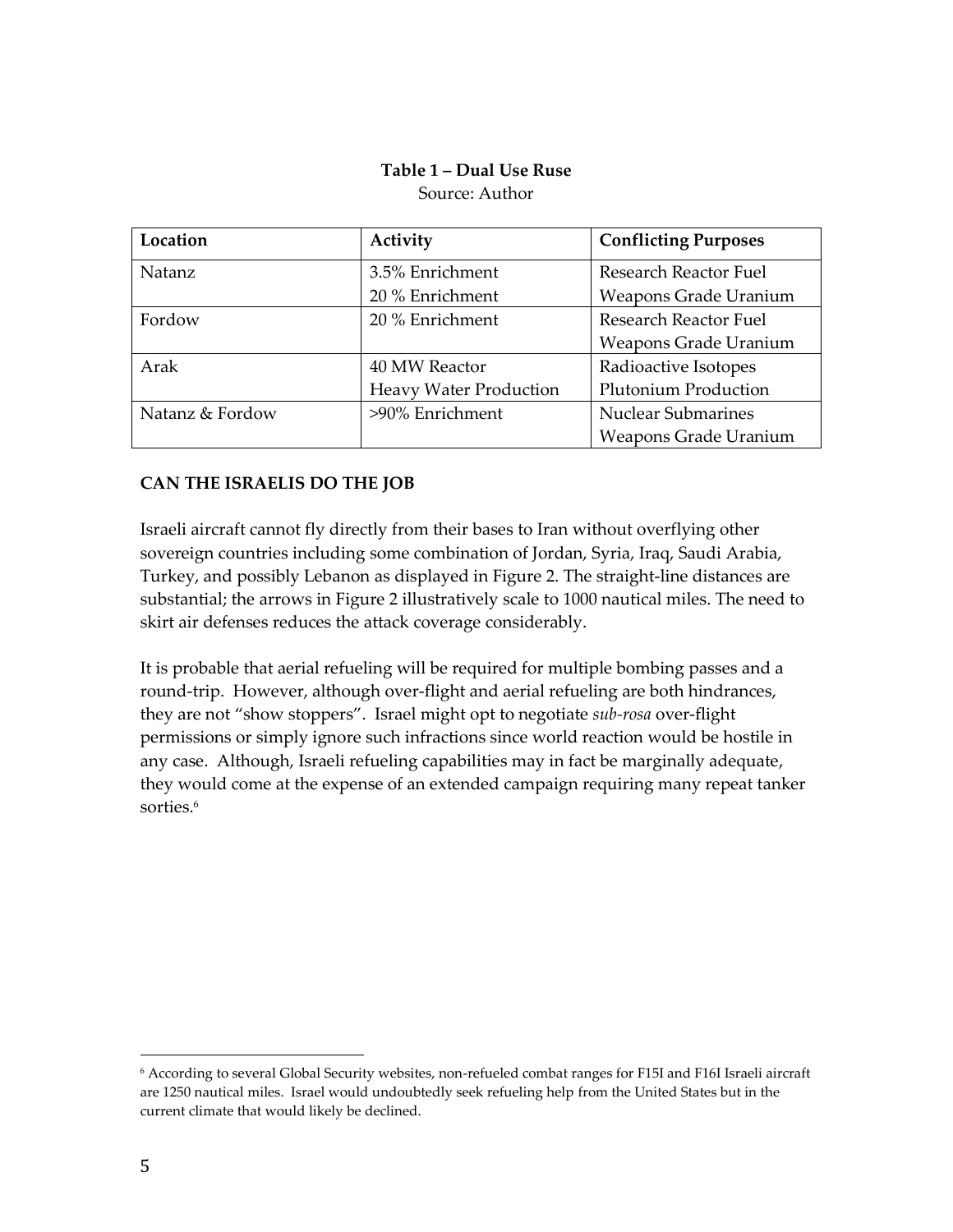

**Figure 2 – Middle East Proximities** Source: Author Adaptation

However, major difficulties arise from the likelihood of inefficient aim point selections and from inadequate explosive munitions earth penetration. On the basis of the occupied space in the underground buildings, aim point efficiency would be only about 25% at Natanz and substantially less at Fordow. This obviously necessitates many more bombing sorties than desired.

Single aerial bombs lack the penetrating capability necessary to engage Iranian underground target structures. Adequate penetration through the roof requires impacting the same spot with multiple bombs. It is estimated that about 3 bombs per aim point will be required at Natanz and a larger number at Fordow.<sup>7</sup> In principle, this is feasible if GPS technology is used but the capability has not been demonstrated

<sup>7</sup> The best penetrating munition, the GBU-28, would consistently pass through the earth overburden and reach the concrete roof from 40,000 ft. Defeating the roof would take another 2 bombs in the same hole.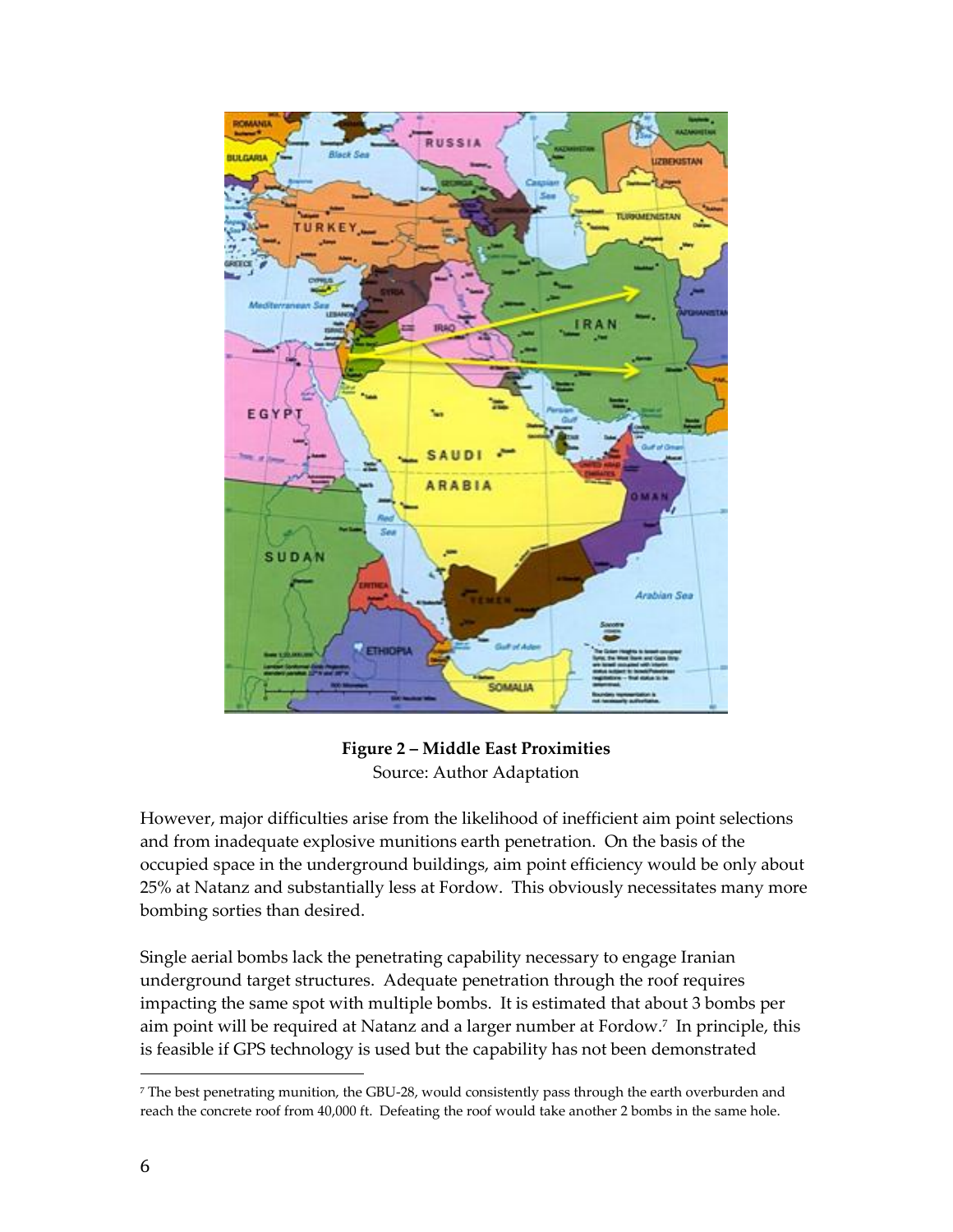systematically with guided bombs. In any case, substantially larger numbers of sorties are required for sufficient penetration. The more difficult target, Fordow, might require a hundred sorties alone considering both the aim-point uncertainties and the multiple impacts necessary. In contrast, the targets at Arak can be bombed very efficiently requiring no more than five to ten 2000-lb guided bombs.

*In summation, short of a commando raid using air-inserted ground forces, Israel cannot realize reliable destruction of the more troublesome Iranian targets. An air-inserted commando raid would require at least 2 battalions of Special Forces and more if the operations were contested by Iran on the ground.*

# **CONSEQUENCES AND ALTERNATIVES**

If Israel attacks Iran, it can expect only partial success at best. Undoubtedly, the heavy water facility and 40MW reactor at Arak can be set back for many years, perhaps permanently.<sup>8</sup> However, Natanz and particularly the Fordow facility are both much better protected. Israeli success in these cases is problematic and will probably be inconclusive. The likely outcome will be uncertainty and controversy.

The consequences of an unsuccessful Israeli attack could be severe. There would be adverse reaction domestically within Israel threatening support for the government in power. The bulk of the international response would also be negative including the likely reaction of the United States government. The reaction of Middle Eastern countries like Saudi Arabia and Jordan would have further negative consequences; it would undoubtedly stimulate activities to develop their own individual nuclear deterrents. *A failed Israeli attack is not an option.*

A successful Israeli attack would fare much better but it would have to be proven. The durability of even a proven success would be suspect.

*A successful Israeli attack would be valued in terms of the number of years in which the Iranian program has been delayed. The bomb damage assessment process would require ground forces and/or ground sensors to be credible.* 

A troubling attack consequence would be the potential unleashing of a retaliatory missile barrage by Iran against Israel. Israel has defenses against that possibility, specifically the Arrow 3 anti-ballistic missile system. However, Arrow is unproven in combat and therefore of uncertain effectiveness. Israel could attempt preemptive bombing strikes against Iranian missile sites, but that would greatly increase the required number of aerial sorties, already in the hundreds. Israel also has a non-nuclear

<sup>8</sup> The two known Israeli attacks on nuclear facilities are the 1981 destruction of the 40MW Osirak reactor in Iraq, and the September 2007 destruction of a suspected Syrian site. Both were believed intended for plutonium production, and both actions are considered highly successful.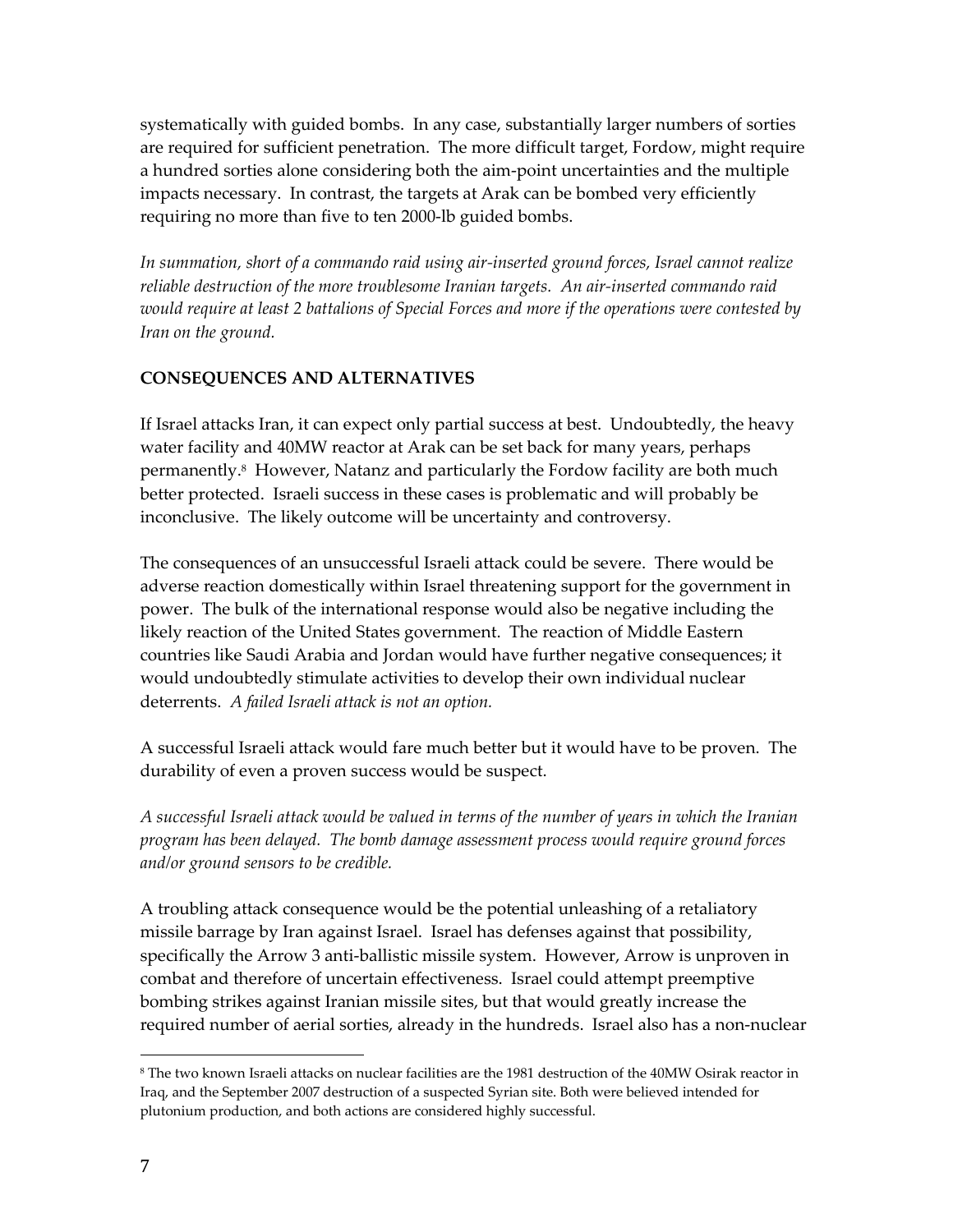missile deterrent that could be unleashed against Iranian cities as punishment. Neither of these is an attractive alternative. 9

Those outcomes must of course be weighed against the consequences of no military action. Alternatives to military action include intensified diplomatic and economic sanctions both of which have not proven effective in the past. Obstacles to effective economic sanctions arise principally from reluctance on the part of China and Russia to participate noting that both have substantial business activities in Iran. Other alternatives to military action include support of Iranian dissidents with the hope of major policy changes and possibly regime change.<sup>10</sup> These alternatives closely mirror current American and Israeli policy but have not previously gained significant traction despite substantial effort.

*In the absence of military action and without effective diplomatic and economic restraints on Iran's nuclear ambitions, the Middle East arms competition will continue and eventually, as with India and Pakistan, may get out of control. Ultimately, Iran will accumulate a nuclear weapon stockpile and that will force a military response by one or more major powers.*

The consensus of intelligence assessments on Iran is that they are not now assembling nuclear weapons. This provides time to contemplate and implement solutions other than a military strike.<sup>11</sup> Unfortunately, the Middle East arms competition will continue during this interim period with undesirable consequences.

*The United States should put pressure on Saudi Arabia, Jordan and Turkey to constrain their inhouse nuclear activities, and redouble diplomatic and economic sanctions against Iran. Israel should refrain from a unilateral military strike unless it can be done with a high level of assured success.*

## **WILL THE UNITED STATES HELP OR SUBSTITUTE FOR AN ISRAEL ATTACK**

The United States is in the process of an intensive counter-terrorist campaign using drone strikes against leadership targets in Pakistan, Afghanistan and Yemen. However,

<sup>9</sup> An Israeli preemptive strike might also trigger short-range barrages from Hezbollah in Lebanon and Hamas in Gaza. Israel is much better prepared to deal with these using its Iron Dome defensive system. Another concern is the possible closing of the Straight of Hormuz by Iran. That is primarily an international issue and Iran has threatened such action in the past. However, it would expand the scope of the war against Iran and is considered unlikely.

 $10$  Cyber-warfare employing the so-called Stuxnet worm has reportedly been used against the Natanz centrifuges with partial success. Another cyber-warfare technique uses the FLAME virus that was discussed extensively in the New York Times. Claims have also been made that assassination and abduction of Iranian scientists have impacted their program substantially. All are delaying tactics at best.

<sup>11</sup> Ob. cit., Contrary to consensus opinions of the intelligence community, Greg Jones estimates Iran is only a few months from accumulating the required enriched uranium, and that a bomb could be built shortly thereafter.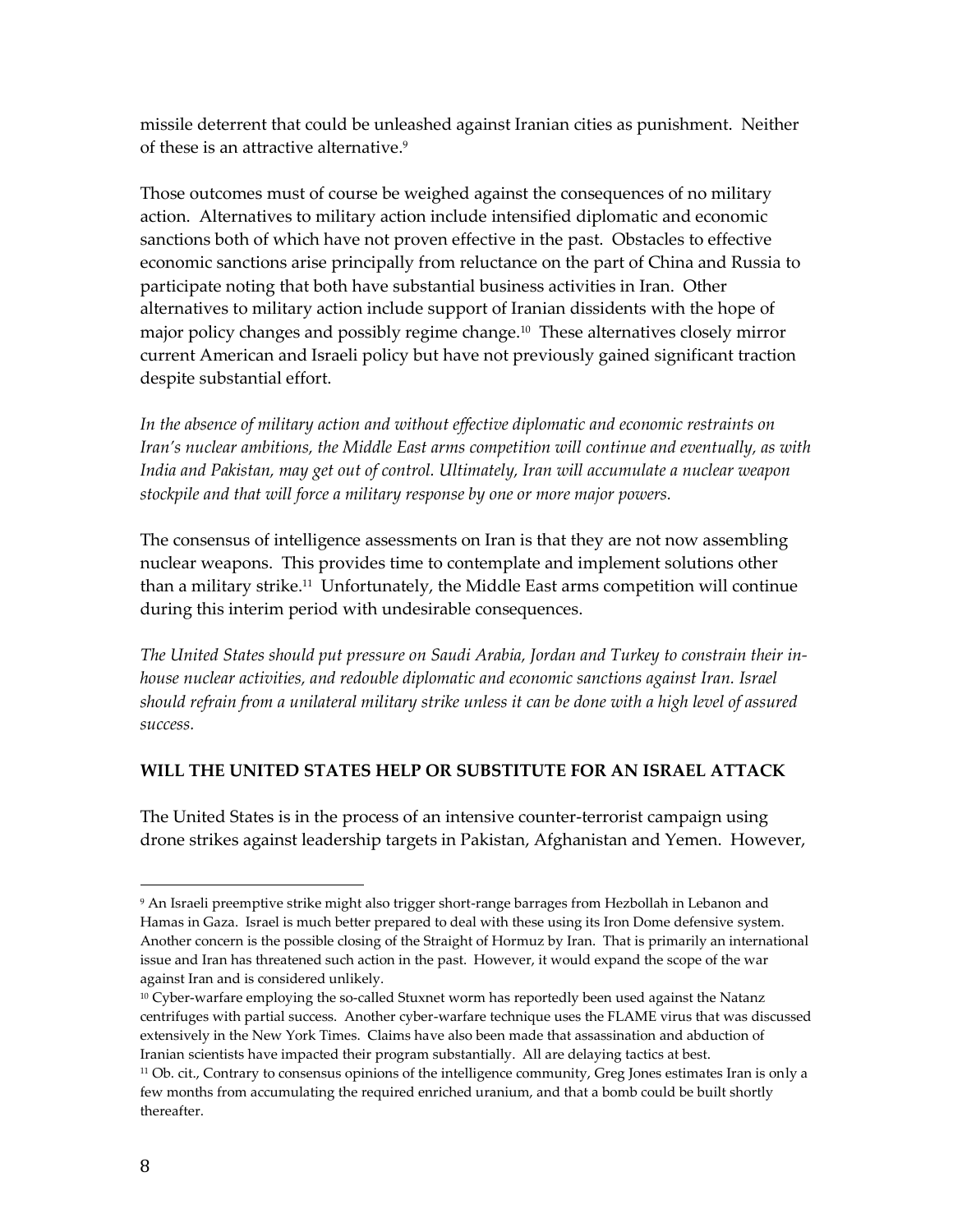it has simultaneously curtailed military action in Iraq, and is reducing forces in and has announced withdrawal from Afghanistan by the end of 2014. The United States participated in the ouster of Qaddafi in Libya but only minimally, letting NATO take the lead. It has thus far refrained from military activities in Syria. The clear intent of United States policy is to reduce military expenditures by hundreds of billions of dollars.

The military budget will undoubtedly be reduced in the next few years and a major component of that reduction will be outlays for Middle East operations. In the ongoing austerity environment, it is unlikely that any administration will encourage an Israeli preemptive strike. Cost-cutting pressures will prevent major outlays for military assistance.

It is observed that a United States pre-emptive strike would encounter many of the same difficulties confronting the Israelis. The United States could launch their attack from nearby coastal waters and from land bases in Afghanistan. However, they would suffer the same inefficiencies of inadequate ordnance and poor aim point selections.

# **SUMMARY**

Although Iran's nuclear activities need to be curtailed, it is judged that Israel does not have a well-assured success level for bombing Iranian nuclear enrichment facilities and should not attempt it unilaterally. This lack of assurance derives from uncertain aimpoint locations particularly at Fordow, and from inadequate earth penetration by current explosive ordnance. Additionally, Israel would have to overfly nearby sovereign countries to reach Iranian targets with hundreds of sorties, risk air defense attrition both en route and within Iran, and would probably require aerial refueling assistance. The needed over-flight permissions are unlikely to be granted and refueling help is doubtful.

The consequences to Israel of a failed attack would be significant both domestically and in terms of international reaction. Even a successful attack would have to be substantiated, a difficult undertaking. Controversy would accompany the aftermath of any attack, successful or not. Substantiation of attack results requires definitive on-theground verification, and even that would be interpreted in terms of delay time and not program termination. Overall, the judgment rendered here is that Israel should not attempt unilateral destruction of Iranian nuclear facilities by aerial bombing.

However, non-attack also has consequences. Aside from the fact that a rogue nation will probably accumulate a nuclear stockpile, the most significant consequence is that the ongoing nuclear arms competition in the Middle East continues and may get out of control. To mitigate this, the United States should intensify diplomatic efforts to constrain Saudi Arabia, Turkey and Jordan from pursuing in-house nuclear weapons development. Concurrently, it should not take American military action against Iran off